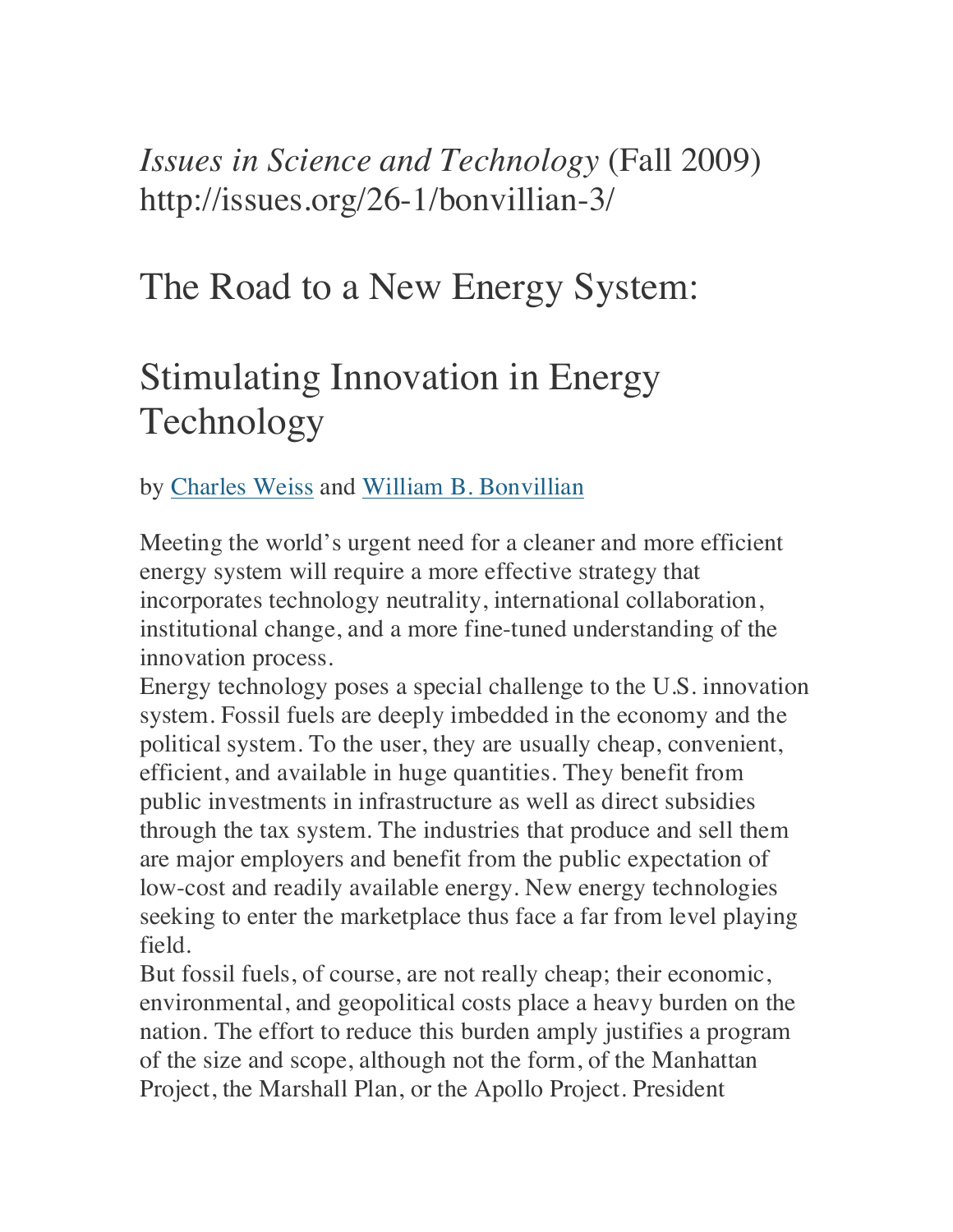Obama's \$39 billion energy stimulus program and his April address to the National Academy of Sciences make it clear that he regards support for innovation in energy technology as an essential element of this administration's efforts to deal with the country's addiction to fossil fuels. It constitutes a recognition that market forces alone, even if augmented by a carbon charge or cap-andtrade regime, will not generate the pace and scope of innovations in energy supply and efficient end use that are needed to overcome the huge built-in preferences for existing energy technologies. For the past several decades, the nation's investment in energy technology research has been pathetically inadequate compared to the \$1.5 trillion that the energy sector contributes to the U.S. economy. Public-sector funding fell by half between its peak in 1980 and 2005, and private-sector funding has followed a similar path. Even the 2005–2008 flood of venture capital was directed in significant part to investments in existing technologies that are already benefiting from subsidies supported by powerful interest groups in spite of their dubious environmental or economic value—a "no lobbyist left behind" policy that runs counter to the urgent need for innovation leading to a sustainable energy future. This underfunding of research, combined with the oscillating prices of energy and the history of subsidies to politically favored technologies (renewable energy for Democrats, nuclear power and fossil fuels for Republicans, coal for both), has left a multitude of technologies at all stages of development. These need to be given a chance to emerge, but no single technology has any special claim on support. This means that innovation policies need to be as technology-neutral as possible so that technological alternatives can compete on their own technoeconomic merits.

#### An integrated analysis

The most difficult step in the development and deployment of new technology in energy will be the launch of these technologies into extremely complex and competitive markets of enormous scale. Any program of government support for innovations in these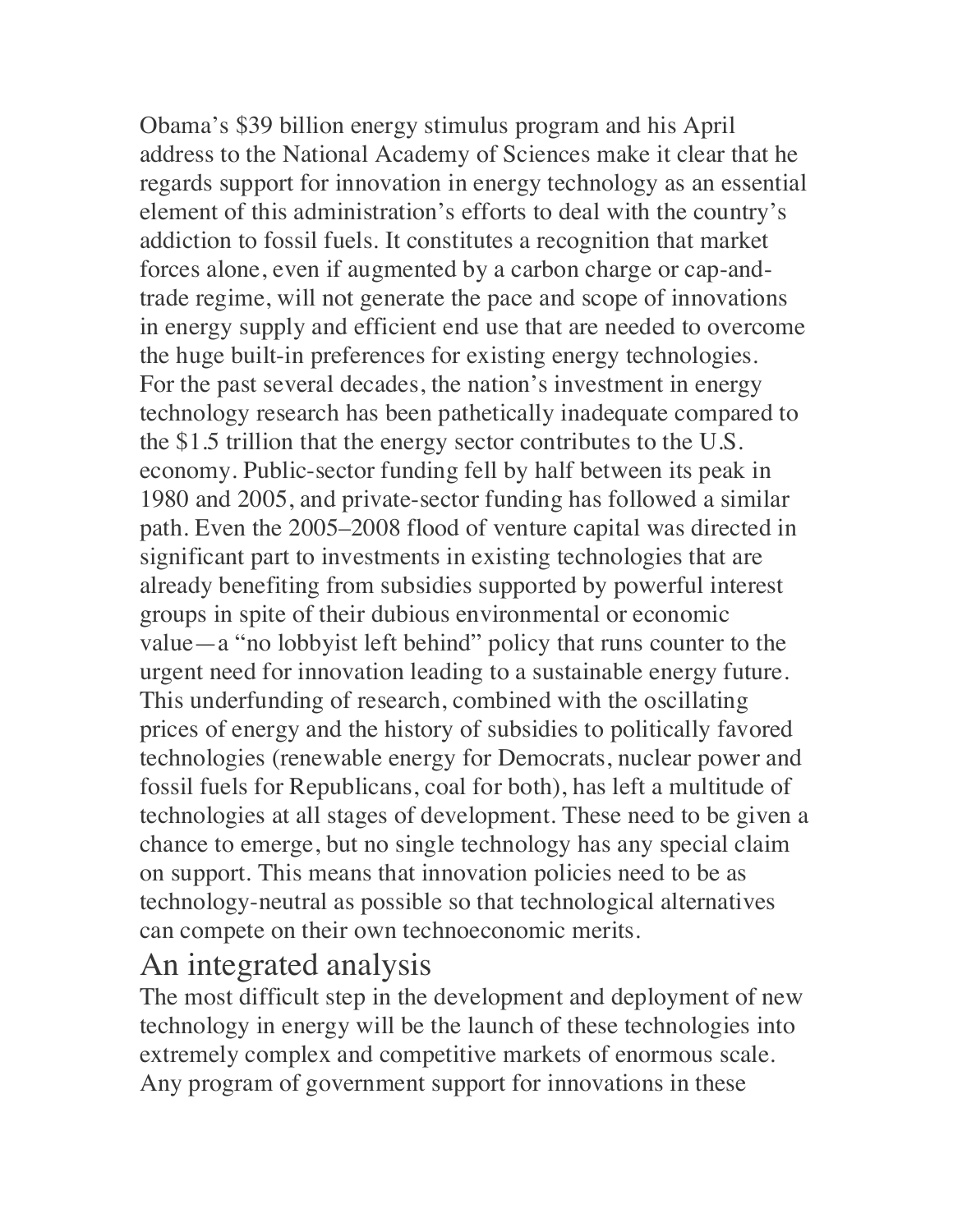technologies should therefore be organized around the most likely bottleneck to their introduction to the market. This goes well beyond the longstanding focus of government programs on basic research and the "valley of death" between research and late-stage development.

We therefore advocate an integrated consideration of the entire innovation process, including research, development, deployment, and implementation, in the design of policies to encourage innovation in energy technology. Only such an overview will make it possible to identify gaps in existing federal institutions for the support of the overall process of innovation. Such an examination is an essential element in the design of any program to stimulate innovation in energy or in any other complex established technology.

These considerations have led us to a new framework for innovation policy in complex established technology areas. It requires a four-step gap analysis: classifying promising innovations according to likely obstacles to their market launch, identifying policies needed to overcome these obstacles, identifying gaps in existing institutions and programs that prevent them from overcoming these obstacles, and recommending new institutions or policies to fill these gaps. We believe that a similar approach is likely to be a useful starting point for the design of innovation policy in sectors of comparable complexity to energy. Although the problem of the valley of death remains important, the analytical framework we suggest helps to evaluate and overcome an even larger problem in such complex sectors: the stage of market launch.

The first step of this analysis is the assessment of a large number of promising energy technologies, based on the likely bottlenecks in their launch path, and the classification of these technologies into groups that share the same likely obstacles to market launch. A complex sector such as energy is home to a great range of established and potential technologies in a variety of separate or connected market sectors. Each technology will follow a different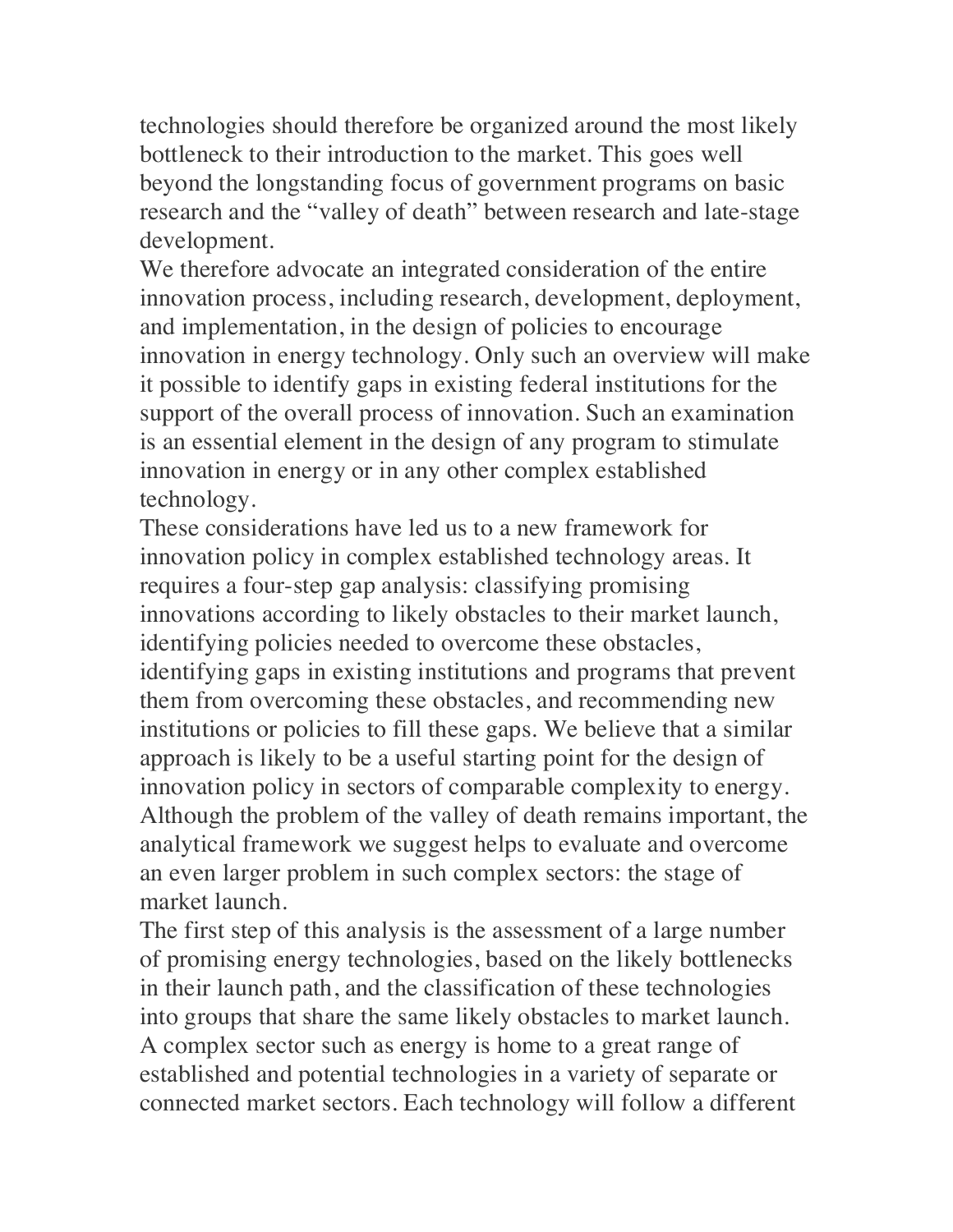route to emergence at scale, but some may share common features. Categorizing common technology-emergence pathways allows the design of support instruments appropriate to each category; without rigorous and careful categorization, workable support mechanisms will simply not emerge, and gaps in and barriers to implementation are inevitable. With this in mind, we have identified the following energy technology pathways:

- *Experimental technologies*. This category includes technologies requiring extensive long-range research. The deployment of these technologies is sufficiently far off that the details of their launch pathways can be left to the future. Examples include hydrogen fuel cells for transport; genetically engineered biosystems for CO2 consumption; and, in the very long term, fusion power.
- *Potentially disruptive technologies*. These are innovations that can be launched in niche markets that are apart from established systems. In these markets, such innovations face limited initial competition, may expand from this base as they become more price-competitive, and can then challenge established incumbent or "legacy" technologies. Examples include wind and solar technologies, which are building niches in off-grid power and LED lighting.
- *Secondary technologies (uncontested launch)*. This group includes secondary (component) innovations that will face market competition immediately on launch from established component technologies that perform more or less the same function. These innovations can be expected to be acceptable to recipient industries if the price is right. On the other hand, they must face the rigors of the tilted playing field, such as a competing subsidy, or the obstacle of a major cost differential without the advantage of an initial niche market. Examples include advanced batteries for plug-in hybrids, enhanced geothermal, and on-grid wind and solar.
- *Secondary technologies (contested launch)*. These are secondary innovations that in addition to facing the same barriers as the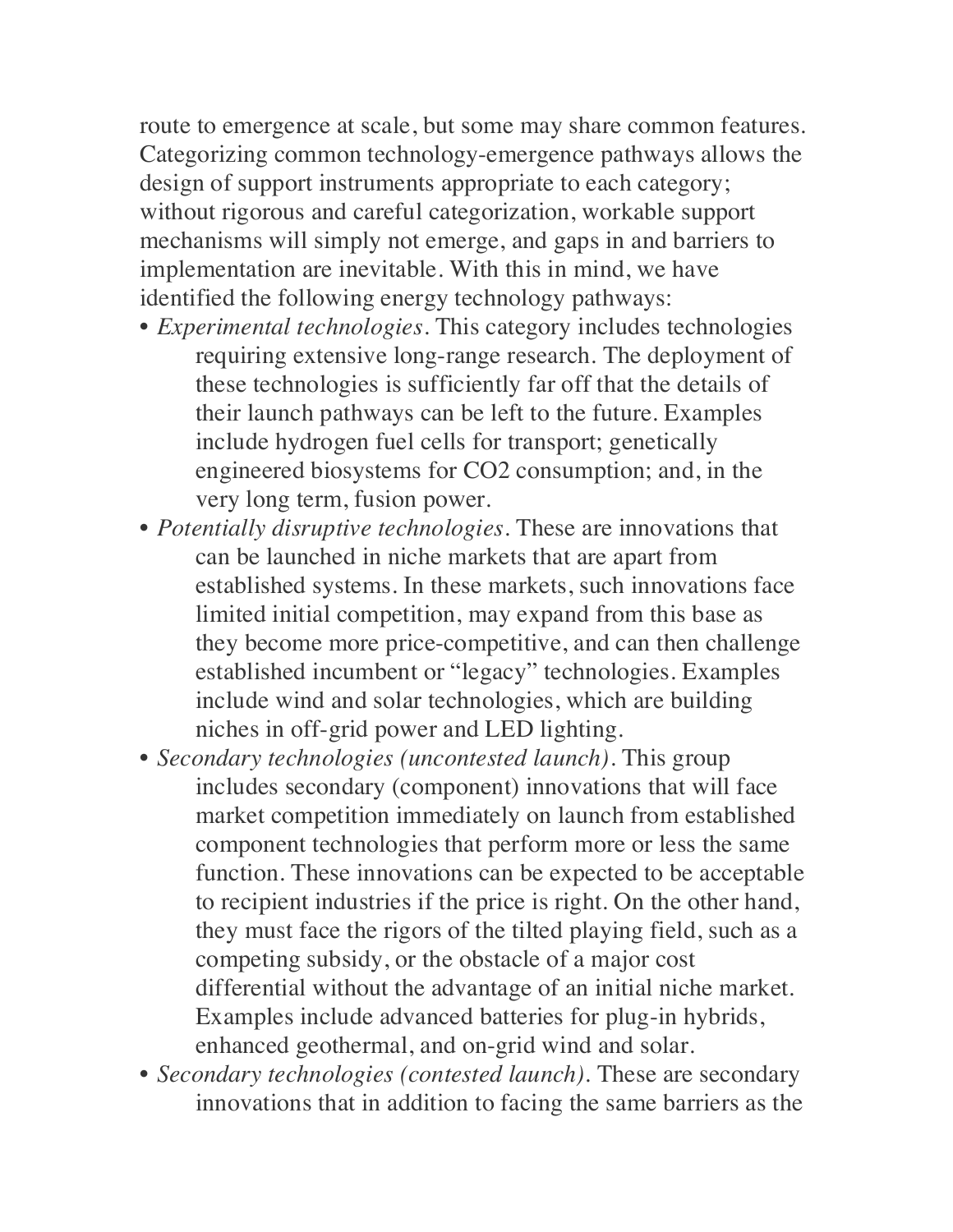uncontested technologies have inherent cost disadvantages and/or can be expected to face economic, political, or other nonmarket opposition from recipient industries or environmental groups. Examples include carbon capture and sequestration, biofuels, and fourth-generation nuclear power.

- *Incremental innovations in conservation and end-use efficiency*. The implementation of these innovations is limited by the short time horizons of potential buyers and users, who typically refuse to accept extra initial costs unless the payback period is very short. Examples include improved internal combustion engines, improved building technologies, efficient appliances, improved lighting, and new technologies for electric power distribution.
- *Improvements in manufacturing technologies and processes*. These are improvements in the ways in which products are manufactured that can drive down costs and improve efficiency, enabling the new products to compete in the market more quickly. These investments are likely to be inhibited by the reluctance of cautious investors to accept the risk of increasing production capacity and driving down manufacturing costs in the absence of an assured market.

The second step of our analysis requires classifying support policies for the encouragement of energy innovation into technology-neutral packages and matching them to the technology groupings developed in the first step. In other words, once we have identified the different launch pathways by which new technologies can arrive in a market at scale, we can match them with the best support policies. The policy elements include:

- *Front-end technology nurturing*. Technology support on the innovation front end, before a technology is close to commercialization, is needed for technologies in all six categories above on the technology-launch pathway. This includes direct government support for long- and short-term R&D, technology prototyping, and demonstrations.
- *Back-end incentives*. Incentives (carrots) to encourage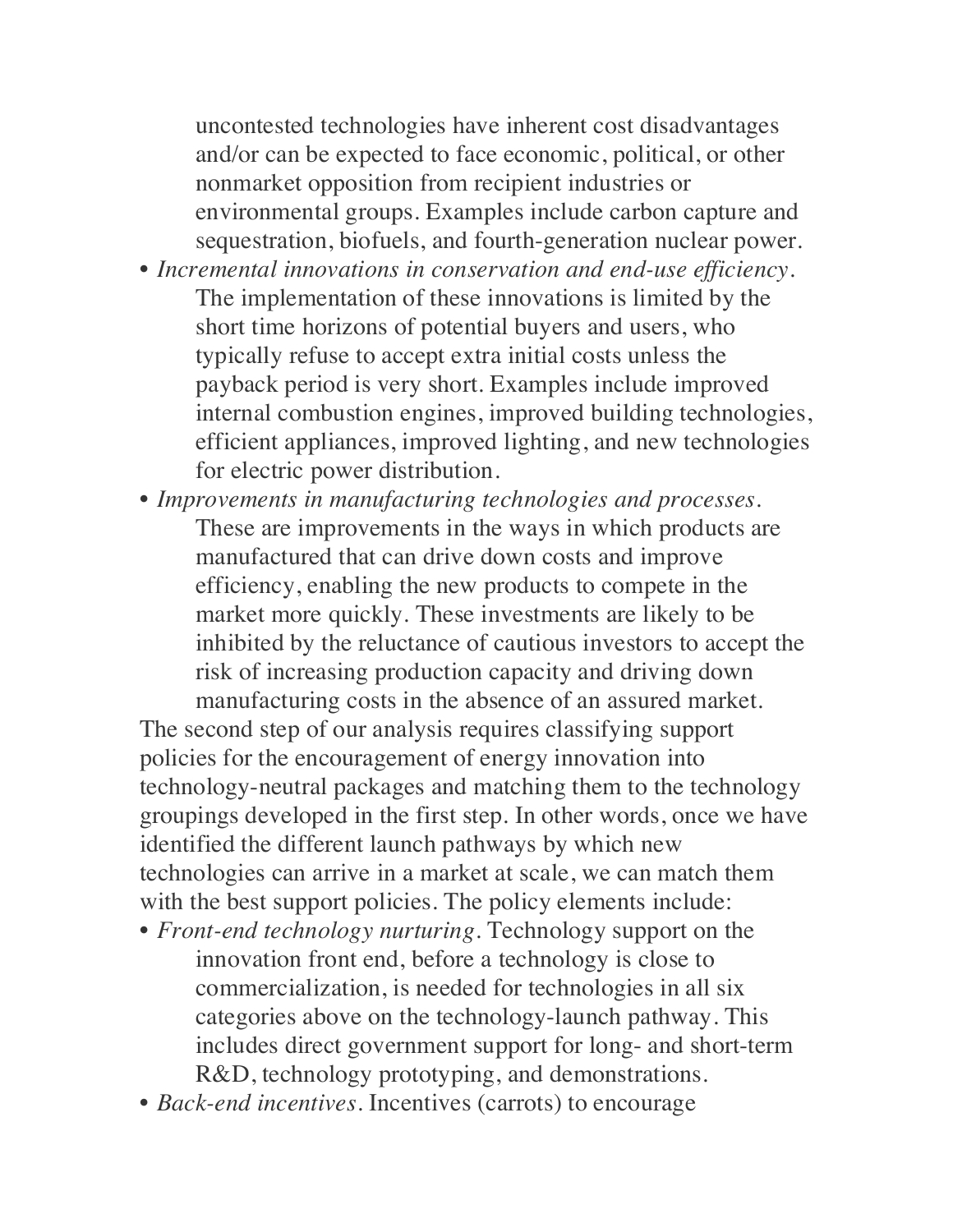technology transition on the back end as a technology closes in on commercialization may be needed to close the price gap between emerging and incumbent technologies. Whereas experimental technologies are in too early a stage to need incentives, and many disruptive technologies may be able to emerge out of technology niches into a competitive position without further incentives beyond R&D support, other categories will probably require carrots. These include secondary technologies facing both uncontested and contested launch, incremental innovations in technology for conservation and end use, and technologies for manufacturing processes and scale-up. Carrots may also be relevant to some disruptive technologies as they transition from niche areas to more general applicability. These incentives include tax credits of various kinds for new energy technology products, loan guarantees, low-cost financing, price guarantees, government procurement programs (including military procurement for quasi-civilian applications such as housing), new-product buy-down programs, and general and technology-specific intellectual property policies.

• *Back-end regulatory and related mandates*. Regulatory and related mandates (sticks), also on the back end, may be needed in order to encourage component technologies that face contested launch and also some conservation and enduse technologies. These include standards for particular energy technologies in the building and construction sectors, regulatory mandates such as renewable portfolio standards and fuel economy standards, and emission taxes.

In the energy sector, a system of carbon charges, such as a capand-trade program, may make many of the back-end proposals listed above less necessary insofar as it would induce similar effects through pricing mechanisms.

The third step is an institutional gap analysis that consists of a survey of existing institutional and organizational mechanisms for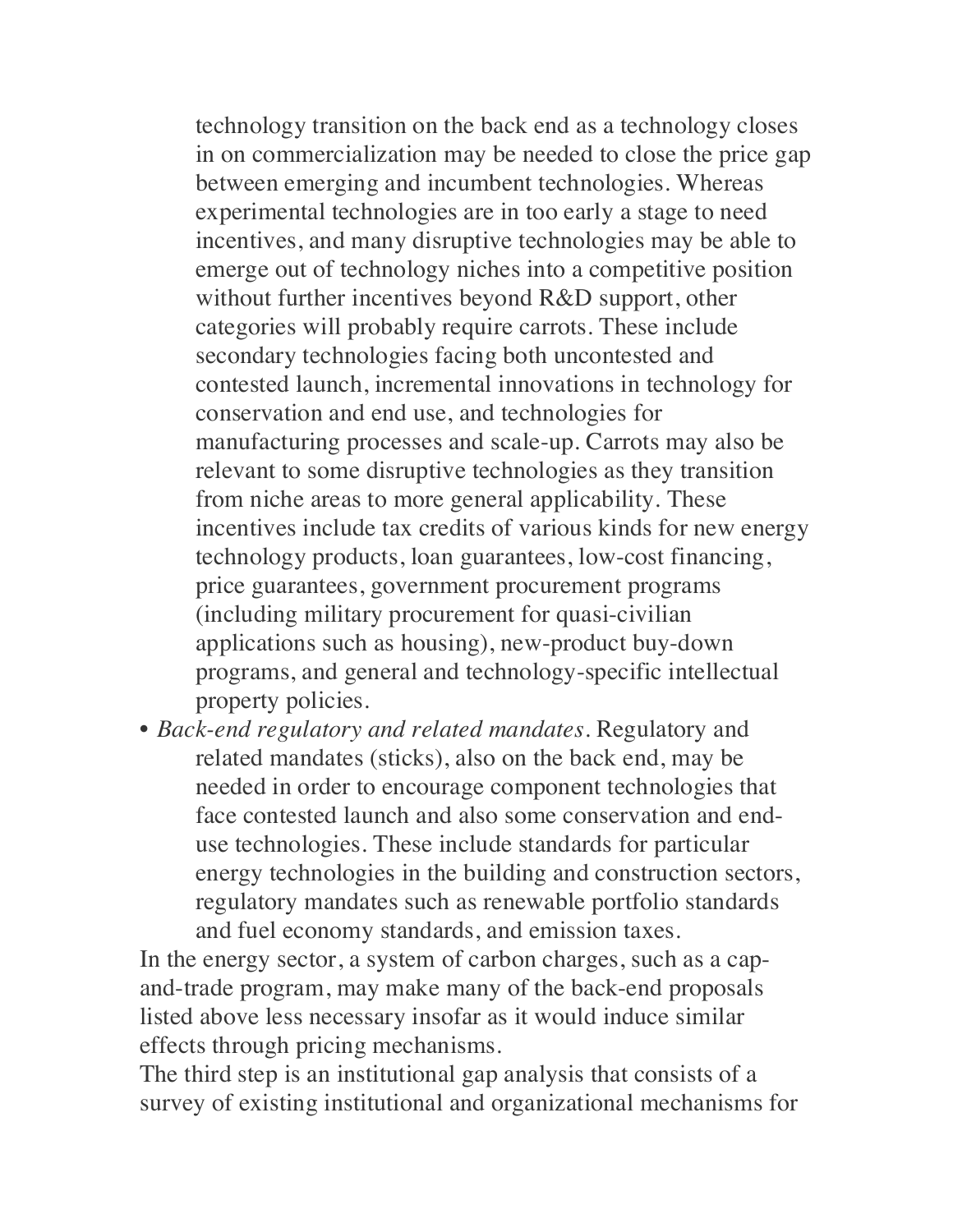the support of innovation, with the objective of determining what kinds of innovations (as classified by the likely bottlenecks in their launch paths) do not receive federal support at critical stages of the innovation process and what kind of support mechanisms are needed to fill the gaps thus identified.

The fourth step identifies new institutions and organizational mechanisms needed to fill these gaps in the institutions for the promotion of innovation that were identified in the third step; namely, those needed for translational research, for technology financing, and for roadmapping.

#### Institutional gaps

Our analysis identified at least four separate gaps in current institutional arrangements for the promotion of energy innovation. First, there has been no strong program in the Department of Energy or elsewhere that is explicitly devoted to translational research. By this we mean supporting breakthrough research tied to needed energy technologies and then translating the technologies that derive from the breakthroughs to the prototype stage in a connected and integrated fashion and with commercialization in mind.

A second gap concerns the financing and management of commercial demonstrations of large-scale, engineering-intensive technologies with careful monitoring to ascertain technical feasibility, environmental performance, safety, and costs. Such demonstrations are essential to the development and deployment of technologies for carbon capture and sequestration, a technology essential to the future of coal, and of enhanced "hot rocks" geothermal, one of the more promising technologies now at the prototype/demonstration stage. These technologies will require multiple demonstrations, carrying price tags upward of nine figures. A third gap concerns the financing of investments in improved manufacturing technology and processes and energy efficiency, especially investments in manufacturing cost-cutting and production scale-up, including conservation and efficiency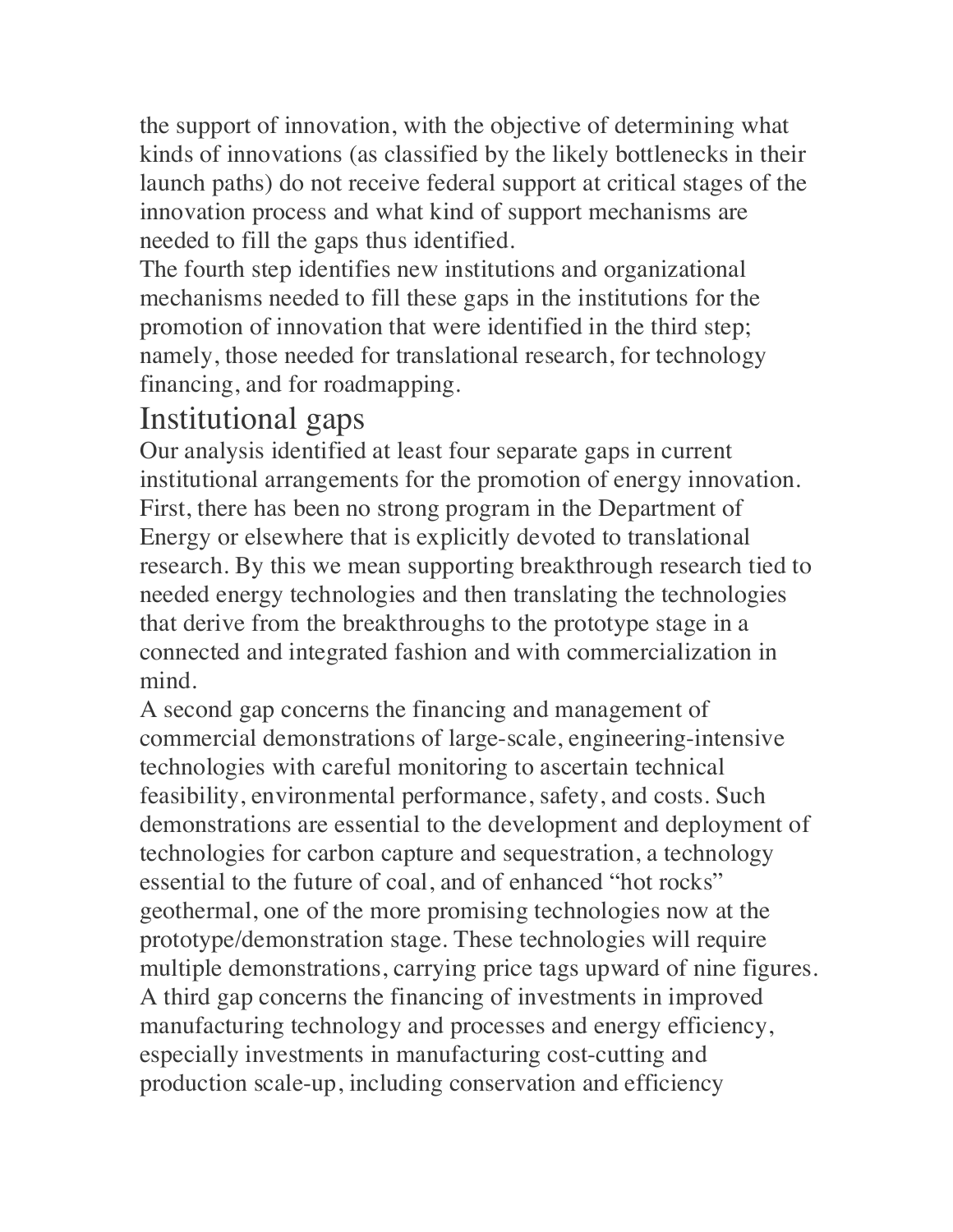technology.

Underlying these three gaps is a fourth, the need to encourage and facilitate technological collaboration between government and industry across the board, and specifically in collaborative technology-roadmapping exercises.

The first of the gaps we identified has now been filled, at least in principle, by the establishment and funding of the Advanced Research Projects Agency-Energy (ARPA-E), authorized in the America Competes Act in the fall of 2007 and funded at \$400 million in the American Recovery and Reinvestment Act passed by Congress and signed by the president in February 2009. The details of the institutional design of an ARPA-E are critical to its effectiveness, and these are now under review and implementation inside the Department of Energy, with a core staff in place and an initial \$150 million grant solicitation issued.

To bridge the second and third gaps, we recommend the establishment of a government corporation able to recruit privatesector engineering and financing expertise capable of operating outside the limits of government procurement systems. The corporation would be able to finance demonstrations of engineering-intensive technologies as well as accelerated manufacturing scale-up of promising technologies and investments in conservation technology. Energy legislation pending in the House and Senate proposes comparable financing institutions. To bridge the fourth gap, we recommend a roadmapping exercise, led by private industry in collaboration with the government and academic experts, that looks at each technology element and its possible and preferred evolution pathways. It would then tie each pathway to the right elements of a menu of support for research, development, and demonstration, combined with mechanisms for government support for implementation and deployment, as well as demand-oriented policies providing incentives or regulatory standards to encourage or require adoption. Because we lack even an energy technology strategy at this time, such a strategy should be a first priority, with a roadmap to evolve from it.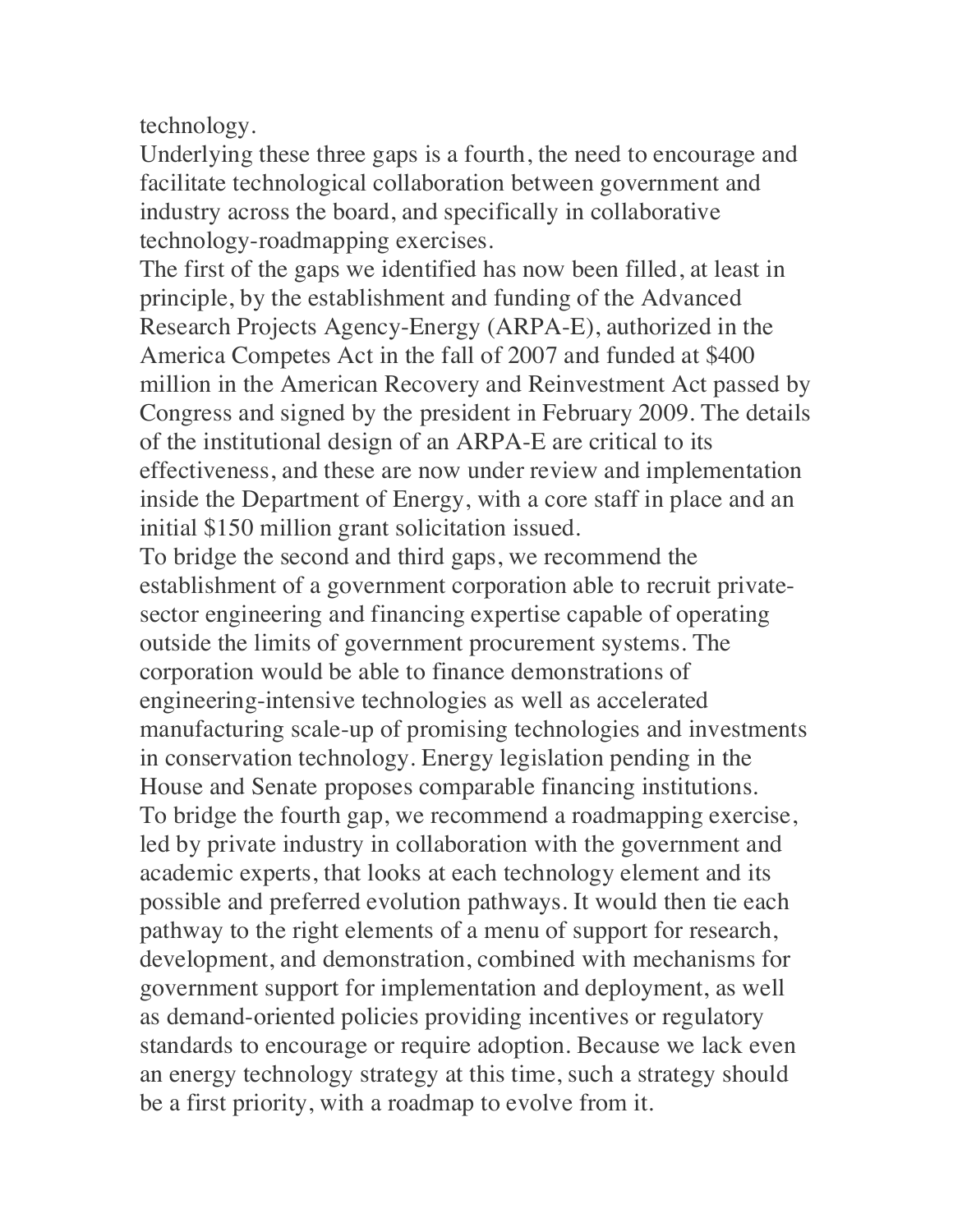### International implications

Global warming, energy security, and economic competitiveness are inextricably linked, which greatly complicates any purely national effort to stimulate innovation in energy technology. Both global warming and energy security are inherently international problems, to which national solutions can at best offer partial answers. What is more, both issues raise tricky questions of ethics and international relations. Although China recently surpassed the United States to become the world's leading emitter of carbon dioxide, it will be many decades before the aggregate carbon contribution of China, India, and the rest of the developing world to the atmosphere catches up with that of the presently industrialized economies. It is difficult for the United States to lecture the Chinese peasant or Indian oxcart driver on the virtues of energy conservation from the seat of its metaphorical SUV. Research collaboration raises somewhat analogous issues. U.S., European, and Japanese companies rightfully see innovation as a source of future market competitiveness, but so do Chinese and Indian firms, which are making major investments in research and manufacturing capacity. On the other hand, it is important to the future of the planet that developing countries, especially India and China, adopt sustainable energy technologies as quickly as possible.

Because of the historic strength of its innovation system, the United States will probably be needed to play a significant role in energy innovation if global progress is to be made in coming decades. However, there should be an international dimension to collaboration on innovation. The key is to maintain a sound balance between commercialization and collaboration, with commercial competition prevailing unless there is market failure or delay, in which case government can play a role. We will need to enlist capitalism in the energy cause and need to be careful to pursue policies that encourage competitive firms to enter this field. However, basic and precompetitive R&D present particular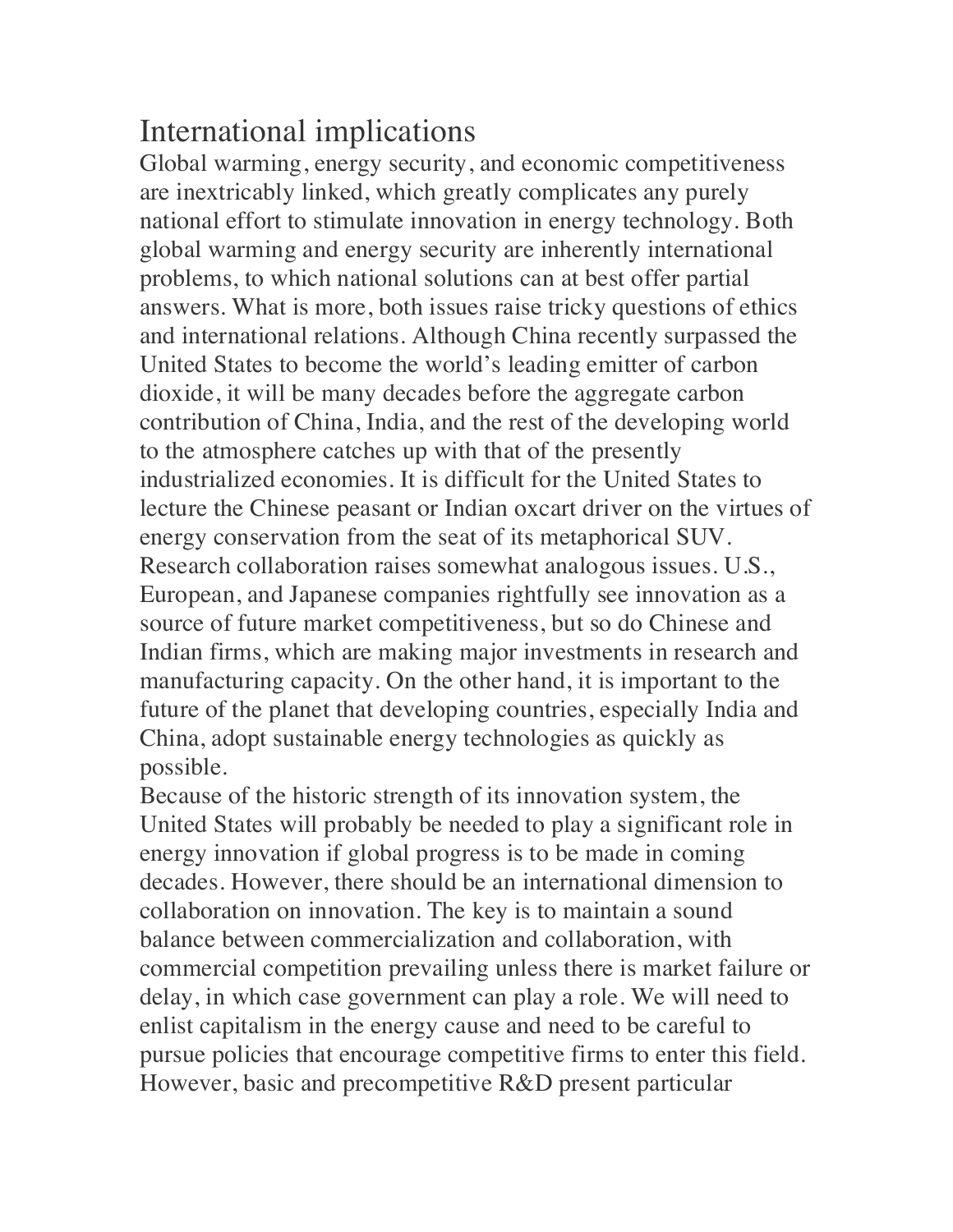collaboration opportunities, and bi- and multilateral collaborations may offer participating nations expanded innovation resources and opportunities for market entry they would not have on their own. The Pew Center on Global Climate Change and the Asia Society Center on U.S.-China Relations have issued a joint report proposing the following priority areas for U.S.-China collaboration on energy and climate change: deploying low-emission coal technologies, improving energy efficiency and conservation, developing an advanced electrical grid, promoting renewable energy, quantifying carbon emissions, and financing low-carbon technologies.

There is a strong case to be made for international collaboration at the technology implementation stage, particularly for developing nations. The World Bank's Clean Development Fund, where developed nations support implementation in developing nations, will support this stage. Another partial answer could be linkage mechanisms in cap-and-trade systems whereby greenhouse gas reductions implemented outside a nation's borders can be credited in its national cap-and-trade compliance system. If structured properly, this could not only promote the most economically efficient investments but also offer leverage to encourage a global effort incorporating developing nations.

This cooperative approach will need to be complemented by frank and constructive dialogue concerning the many perverse national subsidies and other policies, however politically entrenched, that contribute to environmentally and economically unsustainable energy production and use in virtually every country. Technical discussions along these lines should complement the even more politically charged international negotiations over emissions targets that now constitute a major feature of international environmental diplomacy. In the end, however, in a competitive and expanding global economy and in an economic sector as vast as energy, there should be market enough for all to share. From principle to practice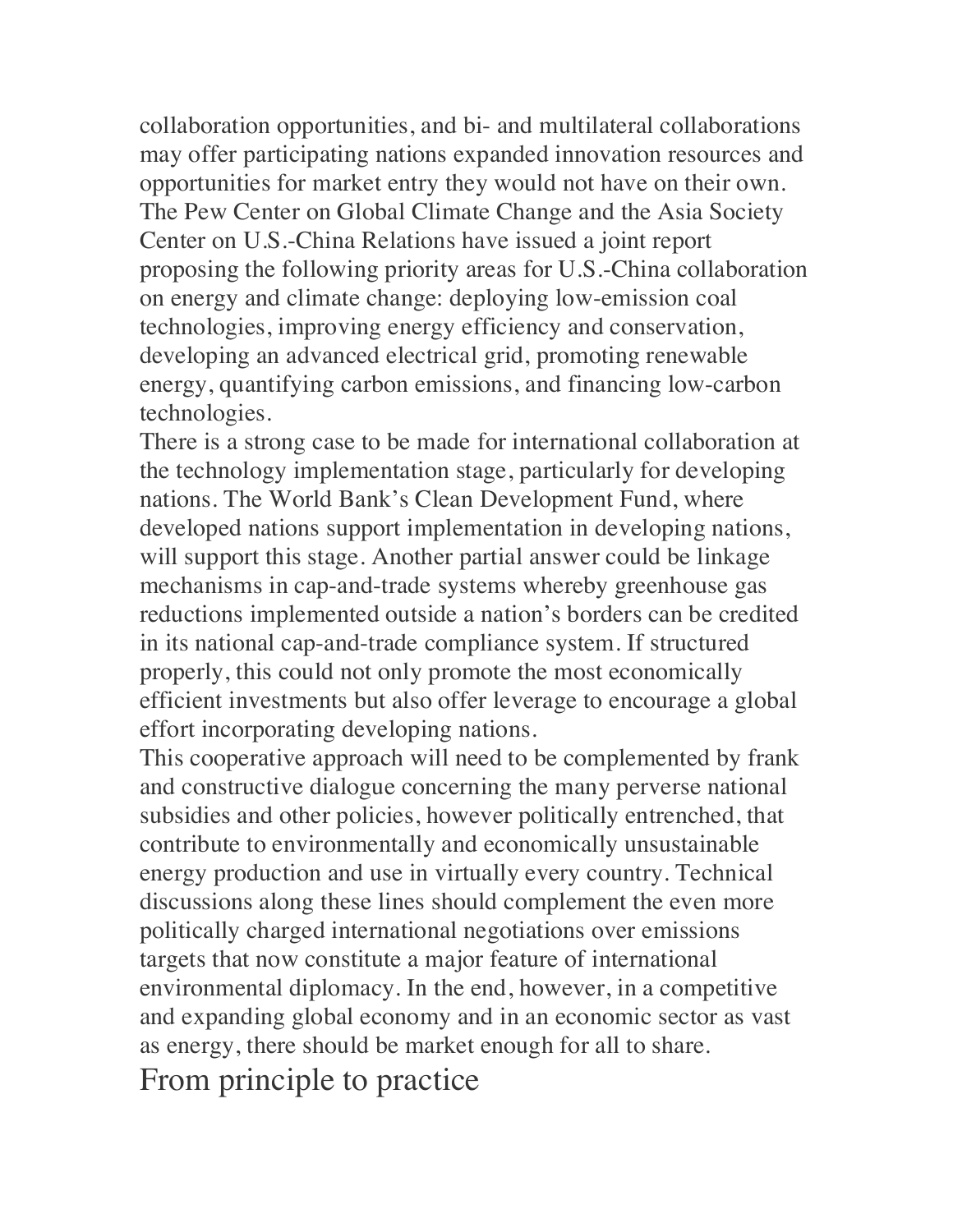The new integrated framework that we propose has implications beyond policy theory; it also leads to a different logic for the practical design of technology policy legislation. Compared to our framework, the current U.S. legislative process for energy technology innovation is exactly backward. Today's preferred strategy, as reflected in the 2005 and 2007 energy bills, is to create legislation for each technology separately and to provide a different incentive structure for each. We argue that the incentive structure should be legislated first in such a way as to preserve the fundamental technology neutrality needed in this complex technology area.

Where complex technology sectors such as energy are involved, Congress needs to legislate standard packages of incentives and support across common technology launch areas, so that some technology neutrality is preserved and the optimal emerging technology has a chance to prevail. Particular technologies can then qualify for these packages based on their launch requirements. It is important to get away from the current legislative approach of unique policy designs for each technology, which is often based on the legislative clout behind that particular technology rather than the critical attributes of the technology itself.

The implications of our proposed approach are large, and the politics needed to implement it will not be easy, especially given the full plate of issues confronting the nation's political leaders and institutions. Huge sums of money will be involved, and the dangers of the pork barrel will be serious. It will not be simple to keep energy technology innovation efforts apart from disruptive political tampering. As with so many other issues facing the nation, presidential and congressional leadership, combined with grassroots support, will be required for this to work. As Machiavelli observed in 1513, "There is nothing more difficult to carry out, nor more doubtful of success, nor more dangerous to handle, than to initiate a new order of things." Nevertheless, it may be easier to gain political support for spending money on research and innovation, as the Obama